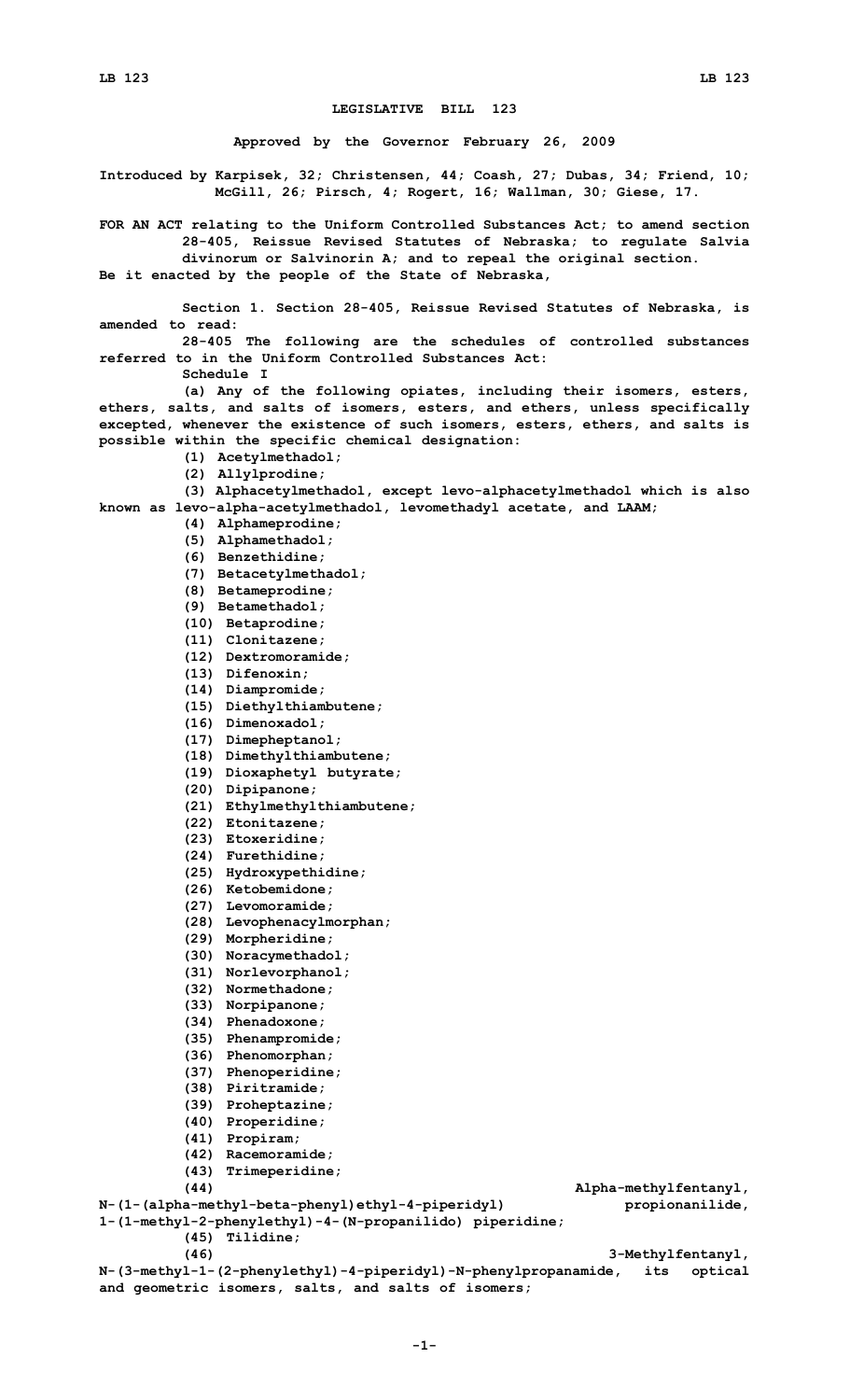**(47) 1-methyl-4-phenyl-4-propionoxypiperidine (MPPP), its optical isomers, salts, and salts of isomers; (48) PEPAP (1-(2-phenethyl)-4-phenyl-4-acetoxypiperidine), its optical isomers, salts, and salts of isomers; (49) Acetyl-alpha-methylfentanyl (N-(1-(1-methyl-2-phenethyl)-4-piperidinyl)-N-phenylacetamide), its optical isomers, salts, and salts of isomers; (50) Alpha-methylthiofentanyl (N-(1-methyl-2-(2-thienyl)ethyl-4-piperidinyl)-N-phenylpropanamide), its optical isomers, salts, and salts of isomers; (51) Benzylfentanyl (N-(1-benzyl-4-piperidyl)-N-phenylpropanamide), its optical isomers, salts, and salts of isomers; (52) Beta-hydroxyfentanyl (N-(1-(2-hydroxy-2-phenethyl)-4-piperidinyl)-N-phenylpropanamide), its optical isomers, salts, and salts of isomers; (53) Beta-hydroxy-3-methylfentanyl (other name: N-(1-(2-hydroxy-2-phenethyl)-3-methyl-4-piperidinyl)-N-phenylpropanamide), its optical and geometric isomers, salts, and salts of isomers; (54) 3-methylthiofentanyl (N-(3-methyl-1-(2-thienyl)ethyl-4-piperidinyl)-N-phenylpropanamide), its optical and geometric isomers, salts, and salts of isomers; (55) N-(1-(2-thienyl)methyl-4-piperidyl)-N-phenylpropanamide (thenylfentanyl), its optical isomers, salts, and salts of isomers; (56) Thiofentanyl (N-phenyl-N-(1-(2-thienyl)ethyl-4-piperidinyl)-propanamide), its optical isomers, salts, and salts of isomers; and (57) Para-fluorofentanyl (N-(4-fluorophenyl)-N-(1-(2-phenethyl)-4-piperidinyl)propanamide), its optical isomers, salts, and salts of isomers. (b) Any of the following opium derivatives, their salts, isomers, and salts of isomers, unless specifically excepted, whenever the existence of such salts, isomers, and salts of isomers is possible within the specific chemical designation: (1) Acetorphine; (2) Acetyldihydrocodeine; (3) Benzylmorphine; (4) Codeine methylbromide; (5) Codeine-N-Oxide; (6) Cyprenorphine; (7) Desomorphine; (8) Dihydromorphine; (9) Drotebanol; (10) Etorphine, except hydrochloride salt; (11) Heroin; (12) Hydromorphinol; (13) Methyldesorphine; (14) Methyldihydromorphine; (15) Morphine methylbromide; (16) Morphine methylsulfonate; (17) Morphine-N-Oxide; (18) Myrophine; (19) Nicocodeine; (20) Nicomorphine; (21) Normorphine; (22) Pholcodine; and (23) Thebacon. (c) Any material, compound, mixture, or preparation which contains any quantity of the following hallucinogenic substances, their salts, isomers, and salts of isomers, unless specifically excepted, whenever the existence of such salts, isomers, and salts of isomers is possible within the specific chemical designation, and, for purposes of this subdivision only, isomer shall include the optical, position, and geometric isomers: (1) Bufotenine. Trade and other names shall include, but are not limited to: 3-(B-Dimethylaminoethyl)-5-hydroxyindole; 3-(2-dimethylaminoethyl)-5-indolol; N,N-dimethylserotonin; 5-hydroxy-N,N-dimethyltryptamine; and mappine;**

**(2) Diethyltryptamine. Trade and other names shall include, but are not limited to: N,N-diethyltryptamine; and DET;**

**(3) Dimethyltryptamine. Trade and other names shall include, but are not limited to: DMT;**

**(4) 4-bromo-2,5-dimethoxyamphetamine. Trade and other names shall include, but are not limited to: 4-bromo-2,**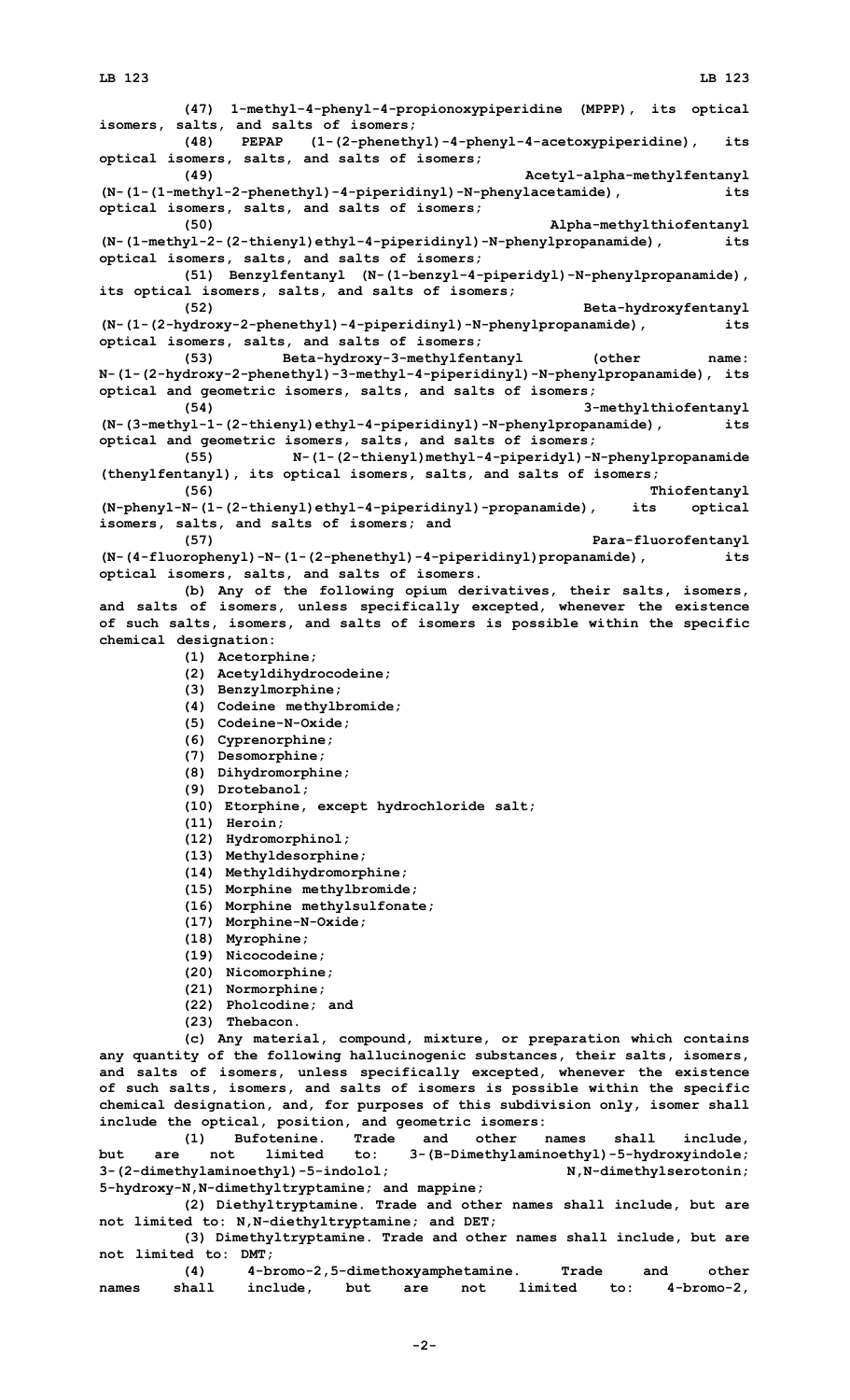**5-dimethoxy-a-methylphenethylamine; and 4-bromo-2,5-DMA;**

**(5) 4-methoxyamphetamine. Trade and other names shall include, but are not limited to: 4-methoxy-a-methyl-phenethylamine; and paramethoxyamphetamine, PMA;**

**(6) 4-methyl-2, 5-dimethoxyamphetamine. Trade and other names shall include, but are not limited to: 4-methyl-2,5-dimethoxy-a-methylphenethylamine; DOM; and STP;**

**(7) 5-methoxy-N-N, dimethyltryptamine; (8) Ibogaine. Trade and other names shall include, but are not limited to: 7-ethyl-6,6B,7,8,9,10,12,13-octahydro-2-methoxy-6,9-methano-5H-pyrido (1',2':1,2) azepino (5,4-b) indole; and tabernanthe iboga;**

**(9) Lysergic acid diethylamide;**

**(10) Marijuana;**

**(11) Mescaline;**

**(12) Peyote. Peyote shall mean all parts of the plant presently classified botanically as Lophophora williamsii Lemaire, whether growing or not, the seeds thereof, any extract from any part of such plant, and every compound, manufacture, salts, derivative, mixture, or preparation of such plant or its seeds or extracts;**

**(13) Psilocybin;**

**(14) Psilocyn;**

**(15) Tetrahydrocannabinols, including, but not limited to, synthetic equivalents of the substances contained in the plant or in the resinous extractives of cannabis, sp. or synthetic substances, derivatives, and their isomers with similar chemical structure and pharmacological activity such as the following: Delta 1 cis or trans tetrahydrocannabinol and their optical isomers, excluding dronabinol in sesame oil and encapsulated in <sup>a</sup> soft gelatin capsule in <sup>a</sup> drug product approved by the federal Food and Drug Administration; Delta 6 cis or trans tetrahydrocannabinol and their optical isomers; and Delta 3,4 cis or trans tetrahydrocannabinol and its optical isomers. Since nomenclature of these substances is not internationally standardized, compounds of these structures shall be included regardless of the numerical designation of atomic positions covered;**

**(16) 3,4-methylenedioxy amphetamine;**

**(17) 5-methoxy-3,4-methylenedioxy amphetamine;**

**(18) 3,4,5-trimethoxy amphetamine;**

**(19) N-ethyl-3-piperidyl benzilate;**

**(20) N-methyl-3-piperidyl benzilate;**

**(21) Thiophene analog of phencyclidine. Trade and other names shall include, but are not limited to: 1-(1-(2-thienyl)-cyclohexyl)-piperidine; 2-thienyl analog of phencyclidine; TPCP; and TCP;**

**(22) 2,5-dimethoxyamphetamine. Trade and other names shall include, but are not limited to: 2,5-dimethoxy-a-methylphenethylamine; and 2,5-DMA;**

**(23) Hashish or concentrated cannabis;**

**(24) Parahexyl. Trade and other names shall include, but are not limited to: 3-Hexyl-1-hydroxy-7,8,9,10-tetrahydro-6,6, 9-trimethyl-6H-dibenzo(b,d)pyran; and synhexyl;**

**(25) Ethylamine analog of phencyclidine. Trade and other names shall include, but are not limited to: N-ethyl-1-phenylcyclohexylamine; (1-phenylcyclohexyl)ethylamine; N-(1-phenylcyclohexyl)ethylamine; cyclohexamine; and PCE;**

**(26) Pyrrolidine analog of phencyclidine. Trade and other names shall include, but are not limited to: 1-(1-phenylcyclohexyl)-pyrrolidine; PCPy; and PHP;**

**(27) 3,4-methylenedioxymethamphetamine (MDMA), its optical, positional, and geometric isomers, salts, and salts of isomers;**

**(28) 4-bromo-2,5-dimethoxyphenethylamine. Some trade or other names: 2-(4-bromo-2,5-dimethoxyphenyl)-1-aminoethane; alpha-desmethyl DOB; 2C-B; and Nexus;**

**(29) Alpha-ethyltryptamine. Some trade or other names: etryptamine; Monase; alpha-ethyl-lH-indole-3-ethanamine; 3-(2-aminobutyl) indole; alpha-ET; and AET;**

**(30) 2,5-dimethoxy-4-ethylamphet-amine; and DOET;**

**(31) 1-(1-(2-thienyl)cyclohexyl)pyrrolidine; and TCPy;**

**(32) Alpha-methyltryptamine, which is also known as AMT; and**

**(33) 5-Methoxy-N, N-diisopropyltryptamine, which is also known as 5-MeO-DIPT; and.**

**(34) Salvia divinorum or Salvinorin A. Salvia divinorum or Salvinorin A includes all parts of the plant presently classified botanically as Salvia divinorum, whether growing or not, the seeds thereof, any extract from any part of such plant, and every compound, manufacture, derivative,**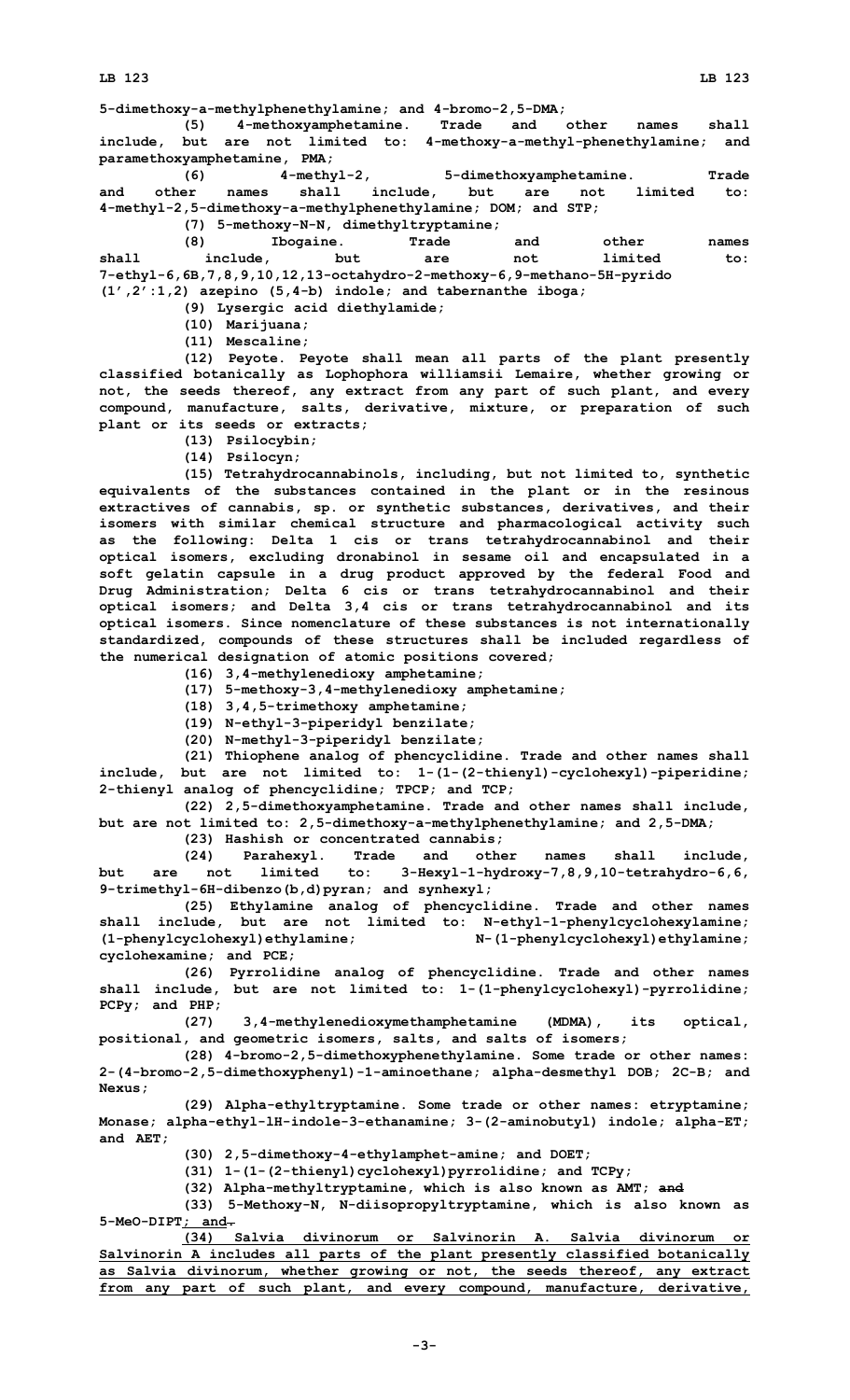**mixture, or preparation of such plant, its seeds, or its extracts, including salts, isomers, and salts of isomers whenever the existence of such salts, isomers, and salts of isomers is possible within the specific chemical designation.**

**(d) Unless specifically excepted or unless listed in another schedule, any material, compound, mixture, or preparation which contains any quantity of the following substances having <sup>a</sup> depressant effect on the central nervous system, including its salts, isomers, and salts of isomers whenever the existence of such salts, isomers, and salts of isomers is possible within the specific chemical designation:**

**(1) Mecloqualone;**

**(2) Methaqualone; and**

**(3) Gamma-hydroxybutyric acid. Some other names include: GHB; gamma-hydroxybutyrate; 4-hydroxybutyrate; 4-hydroxybutanoic acid; sodium oxybate; and sodium oxybutyrate.**

**(e) Unless specifically excepted or unless listed in another schedule, any material, compound, mixture, or preparation which contains any quantity of the following substances having <sup>a</sup> stimulant effect on the central nervous system, including its salts, isomers, and salts of isomers:**

**(1) Fenethylline;**

**(2) N-ethylamphetamine;**

**(3) Aminorex; aminoxaphen; 2-amino-5-phenyl-2-oxazoline; and 4,5-dihydro-5-phenyl-2-oxazolamine;**

**(4) Cathinone; 2-amino-1-phenyl-1-propanone; alpha-aminopropiophenone; 2-aminopropiophenone; and norephedrone;**

**(5) Methcathinone, its salts, optical isomers, and salts of optical isomers. Some other names: 2-(methylamino)-propiophenone; alpha-(methylamino)propiophenone; 2-(methylamino)-1-phenylpropan-1-one; alpha-N-methylaminopropiophenone; methylcathinone; monomethylpropion; ephedrone; N-methylcathinone; AL-464; AL-422; AL-463; and UR1432; (6) (+/-)cis-4-methylaminorex; and**

**(+/-)cis-4,5-dihydro-4-methyl-5-phenyl-2-oxazolamine; and**

**(7) N,N-dimethylamphetamine; N,N-alpha-trimethyl-benzeneethanamine; and N,N-alpha-trimethylphenethylamine.**

**(f) Any controlled substance analogue to the extent intended for human consumption.**

**Schedule II**

**(a) Any of the following substances except those narcotic drugs listed in other schedules whether produced directly or indirectly by extraction from substances of vegetable origin, independently by means of chemical synthesis, or by combination of extraction and chemical synthesis:**

**(1) Opium and opiate, and any salt, compound, derivative, or preparation of opium or opiate, excluding apomorphine, buprenorphine, thebaine-derived butorphanol, dextrorphan, nalbuphine, nalmefene, naloxone, and naltrexone and their salts, but including the following:**

**(i) Raw opium; (ii) Opium extracts; (iii) Opium fluid; (iv) Powdered opium; (v) Granulated opium; (vi) Tincture of opium; (vii) Codeine; (viii) Ethylmorphine; (ix) Etorphine hydrochloride; (x) Hydrocodone; (xi) Hydromorphone; (xii) Metopon; (xiii) Morphine; (xiv) Oxycodone; (xv) Oxymorphone; (xvi) Oripavine; (xvii) Thebaine; and (xviii) Dihydroetorphine;**

**(2) Any salt, compound, derivative, or preparation thereof which is chemically equivalent to or identical with any of the substances referred to in subdivision (1) of this subdivision, except that these substances shall not include the isoquinoline alkaloids of opium;**

**(3) Opium poppy and poppy straw;**

**(4) Coca leaves and any salt, compound, derivative, or preparation of coca leaves, and any salt, compound, derivative, or preparation thereof which is chemically equivalent to or identical with any of these substances, including cocaine and its salts, optical isomers, and salts of optical**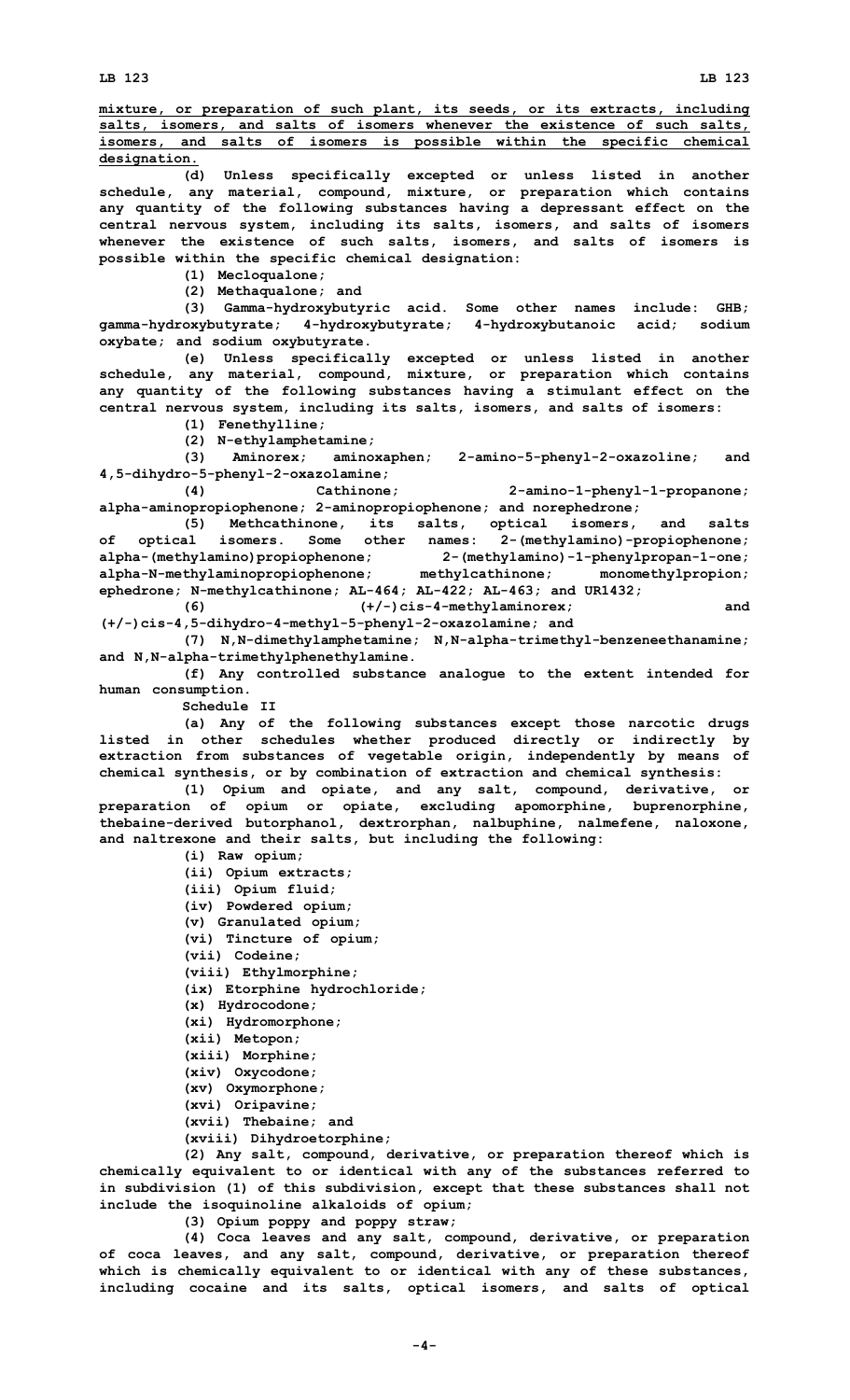**isomers, except that the substances shall not include decocainized coca leaves or extractions which do not contain cocaine or ecgonine; and**

**(5) Concentrate of poppy straw, the crude extract of poppy straw in either liquid, solid, or powder form which contains the phenanthrene alkaloids of the opium poppy.**

**(b) Unless specifically excepted or unless in another schedule any of the following opiates, including their isomers, esters, ethers, salts, and salts of their isomers, esters, and ethers whenever the existence of such isomers, esters, ethers, and salts is possible within the specific chemical designation, dextrorphan excepted:**

**(1) Alphaprodine;**

**(2) Anileridine;**

**(3) Bezitramide;**

**(4) Diphenoxylate;**

- **(5) Fentanyl;**
- **(6) Isomethadone;**

- **(7) Levomethorphan;**
- **(8) Levorphanol; (9) Metazocine;**
- 
- **(10) Methadone;**

**(11) Methadone-Intermediate, 4-cyano-2-dimethylamino-4,4-diphenyl butane;**

**(12) Moramide-intermediate,**

**2-methyl-3-morpholino-1,1-diphenylpropane-carboxylic acid; (13) Pethidine or meperidine;**

**(14) Pethidine-Intermediate-A, 4-cyano-1-methyl-4-phenylpiperidine;**

**(15) Pethidine-Intermediate-B,**

**ethyl-4-phenylpiperidine-4-carboxylate;**

**(16) Pethidine-Intermediate-C, 1-methyl-4-phenylpiperidine-4-carboxylic acid;**

- **(17) Phenazocine;**
- **(18) Piminodine;**
- **(19) Racemethorphan;**
- **(20) Racemorphan;**
- **(21) Dihydrocodeine;**
- **(22) Bulk propoxyphene in nondosage forms;**
- **(23) Sufentanil;**
- 

**(24) Alfentanil; (25) Levo-alphacetylmethadol which is also known as levo-alpha-acetylmethadol, levomethadyl acetate, and LAAM;**

**(26) Carfentanil; and**

**(27) Remifentanil.**

**(c) Any material, compound, mixture, or preparation which contains any quantity of the following substances having <sup>a</sup> potential for abuse associated with <sup>a</sup> stimulant effect on the central nervous system:**

**(1) Amphetamine, its salts, optical isomers, and salts of its optical isomers;**

**(2) Phenmetrazine and its salts;**

**(3) Methamphetamine, its salts, isomers, and salts of its isomers; and**

**(4) Methylphenidate.**

**(d) Any material, compound, mixture, or preparation which contains any quantity of the following substances having <sup>a</sup> potential for abuse associated with <sup>a</sup> depressant effect on the central nervous system, including their salts, isomers, and salts of isomers whenever the existence of such salts, isomers, and salts of isomers is possible within the specific chemical designations:**

- **(1) Amobarbital;**
- **(2) Secobarbital;**
- **(3) Pentobarbital;**
- **(4) Phencyclidine; and**
- **(5) Glutethimide.**
- **(e) Hallucinogenic substances known as:**

**(1) Nabilone. Another name for nabilone: (+/-)-trans-3-(1,1-dimethylheptyl)-**

**6,6a,7,8,10,10a-hexahydro-1-hydroxy-6,6-dimethyl-9H-dibenzo(b,d)pyran-9-one. (f) Unless specifically excepted or unless listed in another schedule, any material, compound, mixture, or preparation which contains any quantity of the following substances:**

**(1) Immediate precursor to amphetamine and methamphetamine: Phenylacetone. Trade and other names shall include, but are not limited to: Phenyl-2-propanone; P2P; benzyl methyl ketone; and methyl benzyl ketone; or**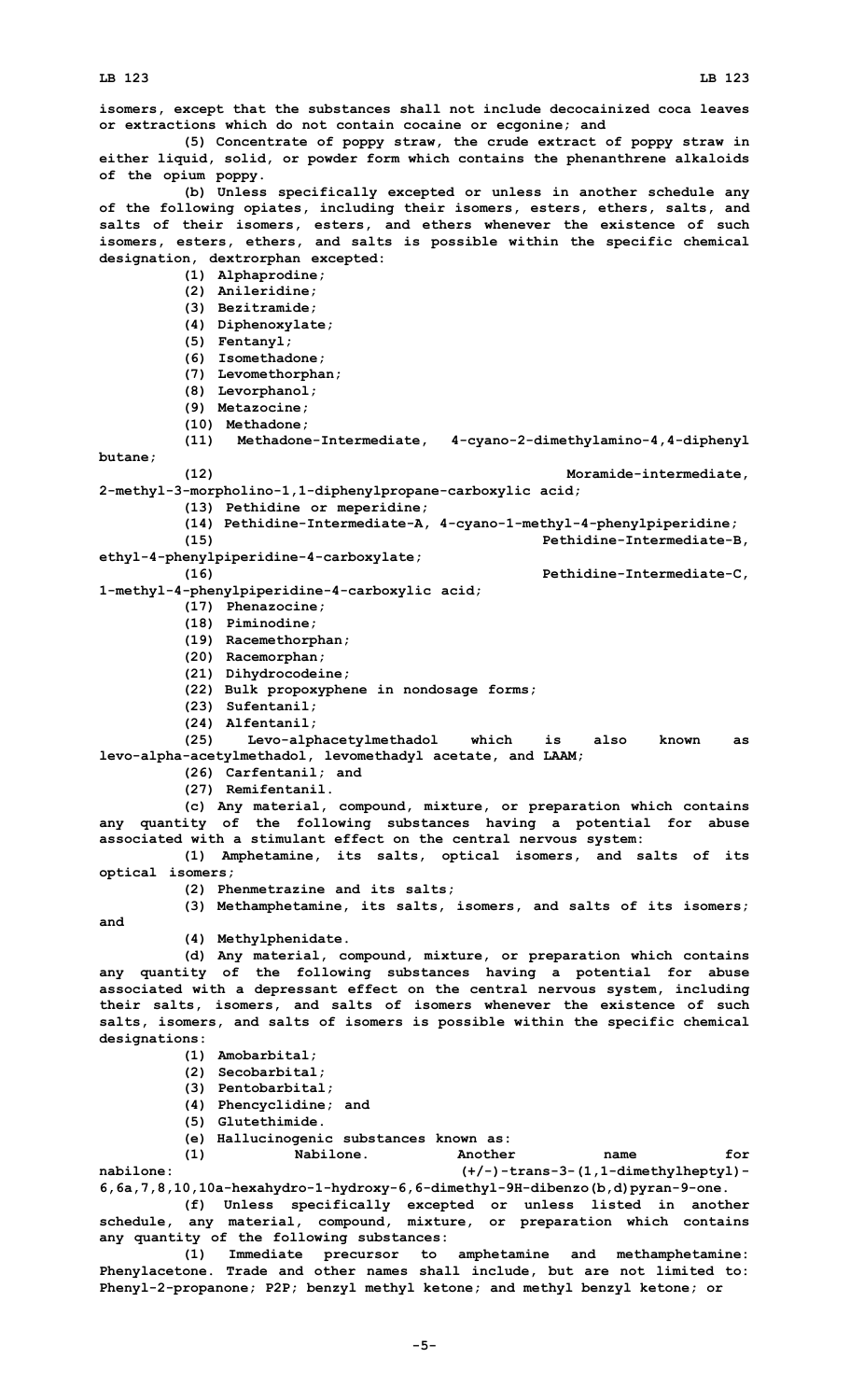**(2) Immediate precursors to phencyclidine, PCP:**

**(i) 1-phenylcyclohexylamine; or**

**(ii) 1-piperidinocyclohexanecarbonitrile, PCC.**

**Schedule III**

**(a) Any material, compound, mixture, or preparation which contains any quantity of the following substances having <sup>a</sup> potential for abuse associated with <sup>a</sup> stimulant effect on the central nervous system, including their salts, isomers, whether optical, position, or geometric, and salts of such isomers whenever the existence of such salts, isomers, and salts of isomers is possible within the specific chemical designation:**

- **(1) Benzphetamine;**
- **(2) Chlorphentermine;**
- **(3) Clortermine; and**
- **(4) Phendimetrazine.**

**(b) Any material, compound, mixture, or preparation which contains any quantity of the following substances having <sup>a</sup> potential for abuse associated with <sup>a</sup> depressant effect on the central nervous system:**

**(1) Any substance which contains any quantity of <sup>a</sup> derivative of barbituric acid or any salt of <sup>a</sup> derivative of barbituric acid, except those substances which are specifically listed in other schedules of this section;**

- **(2) Chlorhexadol;**
- **(3) Lysergic acid;**
- **(4) Lysergic acid amide;**
- **(5) Methyprylon;**
- **(6) Sulfondiethylmethane;**
- **(7) Sulfonethylmethane;**
- **(8) Sulfonmethane;**
- **(9) Nalorphine;**

**(10) Any compound, mixture, or preparation containing amobarbital, secobarbital, pentobarbital, or any salt thereof and one or more other active medicinal ingredients which are not listed in any schedule;**

**(11) Any suppository dosage form containing amobarbital, secobarbital, pentobarbital, or any salt of any of these drugs and approved by the Food and Drug Administration for marketing only as <sup>a</sup> suppository;**

**(12) Any drug product containing gamma-hydroxybutyric acid, including its salts, isomers, and salts of isomers, for which an application is approved under section 505 of the Federal Food, Drug, and Cosmetic Act, 21 U.S.C. 355, as such section existed on July 20, 2002;**

**(13) Ketamine, its salts, isomers, and salts of isomers. Some other names for ketamine: (+/-)-2-(2-chlorophenyl)-2-(methylamino)-cyclohexanone; and**

**(14) Tiletamine and zolazepam or any salt thereof. Trade or other names for <sup>a</sup> tiletamine-zolazepam combination product shall include, but are not limited to: telazol. Trade or other names for tiletamine shall include, but are not limited to: 2-(ethylamino)-2-(2-thienyl)-cyclohexanone. Trade or other names for zolazepam shall include, but are not limited to: 4-(2-fluorophenyl)-6,8-dihydro-1,3,8-trimethylpyrazolo-(3,4-e) (1,4)-diazepin-7(1H)-one, and flupyrazapon.**

**(c) Unless specifically excepted or unless listed in another schedule:**

**(1) Any material, compound, mixture, or preparation containing limited quantities of any of the following narcotic drugs, or any salts calculated as the free anhydrous base or alkaloid, in limited quantities as set forth below:**

**(i) Not more than one and eight-tenths grams of codeine per one hundred milliliters or not more than ninety milligrams per dosage unit, with an equal or greater quantity of an isoquinoline alkaloid of opium;**

**(ii) Not more than one and eight-tenths grams of codeine per one hundred milliliters or not more than ninety milligrams per dosage unit, with one or more active, nonnarcotic ingredients in recognized therapeutic amounts;**

**(iii) Not more than three hundred milligrams of dihydrocodeinone which is also known as hydrocodone per one hundred milliliters or not more than fifteen milligrams per dosage unit, with <sup>a</sup> fourfold or greater quantity of an isoquinoline alkaloid of opium;**

**(iv) Not more than three hundred milligrams of dihydrocodeinone which is also known as hydrocodone per one hundred milliliters or not more than fifteen milligrams per dosage unit, with one or more active, nonnarcotic ingredients in recognized therapeutic amounts;**

**(v) Not more than one and eight-tenths grams of dihydrocodeine per one hundred milliliters or not more than ninety milligrams per dosage unit, with one or more active, nonnarcotic ingredients in recognized therapeutic amounts;**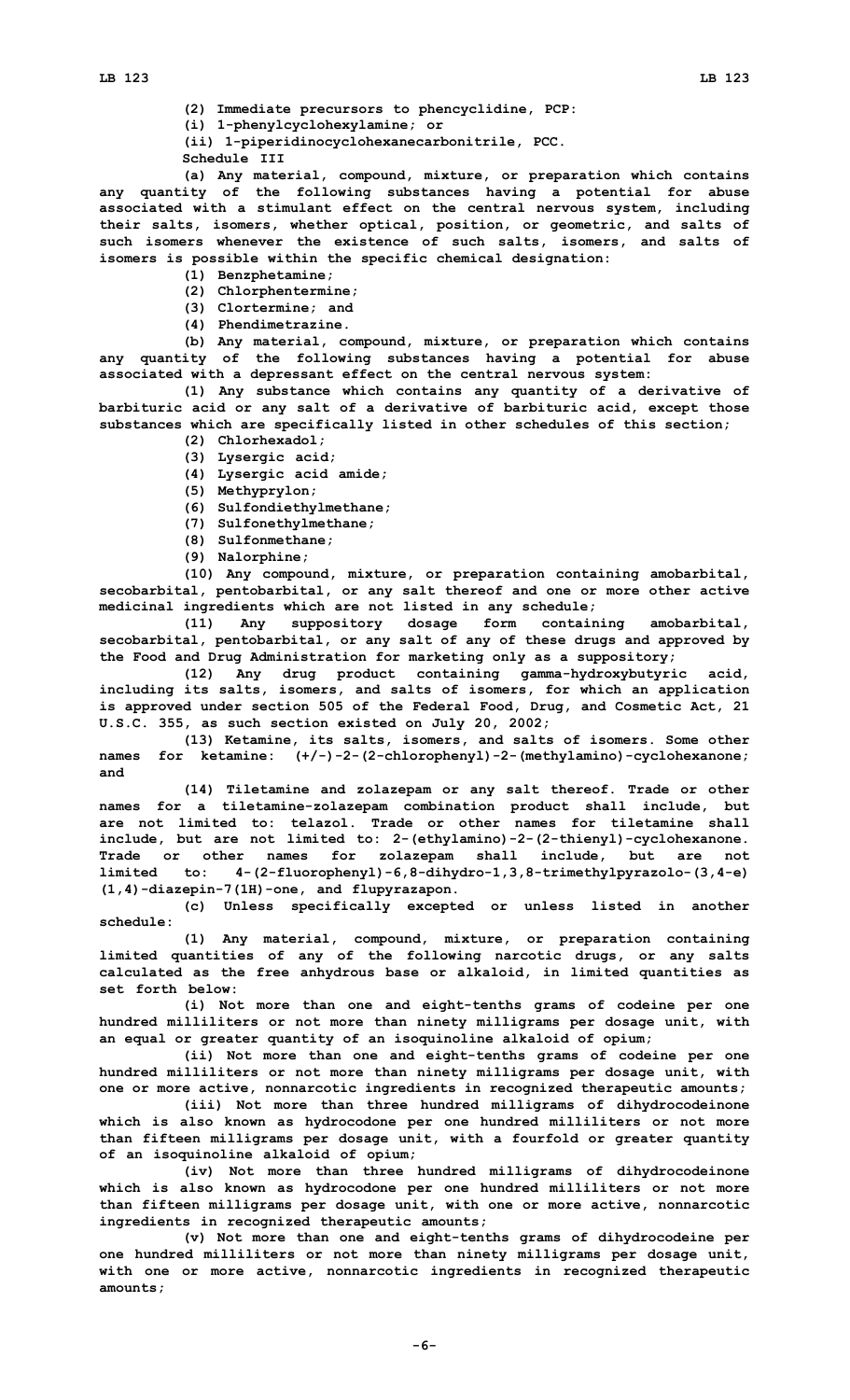**(vi) Not more than three hundred milligrams of ethylmorphine per one hundred milliliters or not more than fifteen milligrams per dosage unit, with one or more active, nonnarcotic ingredients in recognized therapeutic amounts;**

**(vii) Not more than five hundred milligrams of opium per one hundred milliliters or per one hundred grams, or not more than twenty-five milligrams per dosage unit, with one or more active, nonnarcotic ingredients in recognized therapeutic amounts; and**

**(viii) Not more than fifty milligrams of morphine per one hundred milliliters or per one hundred grams with one or more active, nonnarcotic ingredients in recognized therapeutic amounts; and**

**(2) Any material, compound, mixture, or preparation containing any of the following narcotic drug or its salts, as set forth below:**

**(i) Buprenorphine.**

**(d) Unless contained on the administration's list of exempt anabolic steroids as the list existed on June 1, 2007, any anabolic steroid, which shall include any material, compound, mixture, or preparation containing any quantity of the following substances, including its salts, isomers, and salts of isomers whenever the existence of such salts of isomers is possible within the specific chemical designation:**

- **(1) Boldenone;**
- **(2) Chlorotestosterone (4-chlortestosterone);**
- **(3) Clostebol;**
- **(4) Dehydrochlormethyltestosterone;**
- **(5) Dihydrotestosterone (4-dihydrotestosterone);**
- **(6) Drostanolone;**
- **(7) Ethylestrenol;**
- **(8) Fluoxymesterone;**
- **(9) Formebulone (formebolone);**
- **(10) Mesterolone;**
- **(11) Methandienone;**
- **(12) Methandranone;**
- **(13) Methandriol;**
- **(14) Methandrostenolone;**
- **(15) Methenolone;**
- **(16) Methyltestosterone;**
- **(17) Mibolerone;**
- **(18) Nandrolone;**
- **(19) Norethandrolone;**
- **(20) Oxandrolone;**
- **(21) Oxymesterone;**
- **(22) Oxymetholone;**
- **(23) Stanolone;**
- **(24) Stanozolol;**
- **(25) Testolactone;**
- **(26) Testosterone;**
- **(27) Trenbolone; and**

**(28) Any salt, ester, or isomer of <sup>a</sup> drug or substance described or listed in this subdivision if the salt, ester, or isomer promotes muscle growth.**

**(e) Hallucinogenic substances known as:**

**(1) Dronabinol, synthetic, in sesame oil and encapsulated in <sup>a</sup> soft gelatin capsule in <sup>a</sup> Food and Drug Administration approved drug product. Some other names for dronabinol are (6aR-trans)-6a,7,8,10a-tetrahydro-6,6,9-trimethyl-3-pentyl-6H-dibenzo (b,d)pyran-1-o1 or (-)-delta-9-(trans)-tetrahydrocannabinol.**

**Schedule IV**

**(a) Any material, compound, mixture, or preparation which contains any quantity of the following substances, including their salts, isomers, and salts of isomers whenever the existence of such salts, isomers, and salts of isomers is possible within the specific chemical designation:**

- **(1) Barbital;**
- **(2) Chloral betaine;**
- **(3) Chloral hydrate;**

**(4) Chlordiazepoxide, but not including librax (chlordiazepoxide hydrochloride and clindinium bromide) or menrium (chlordiazepoxide and water soluble esterified estrogens);**

- **(5) Clonazepam;**
- **(6) Clorazepate;**
- **(7) Diazepam;**
- **(8) Ethchlorvynol;**
- **(9) Ethinamate;**
- **(10) Flurazepam;**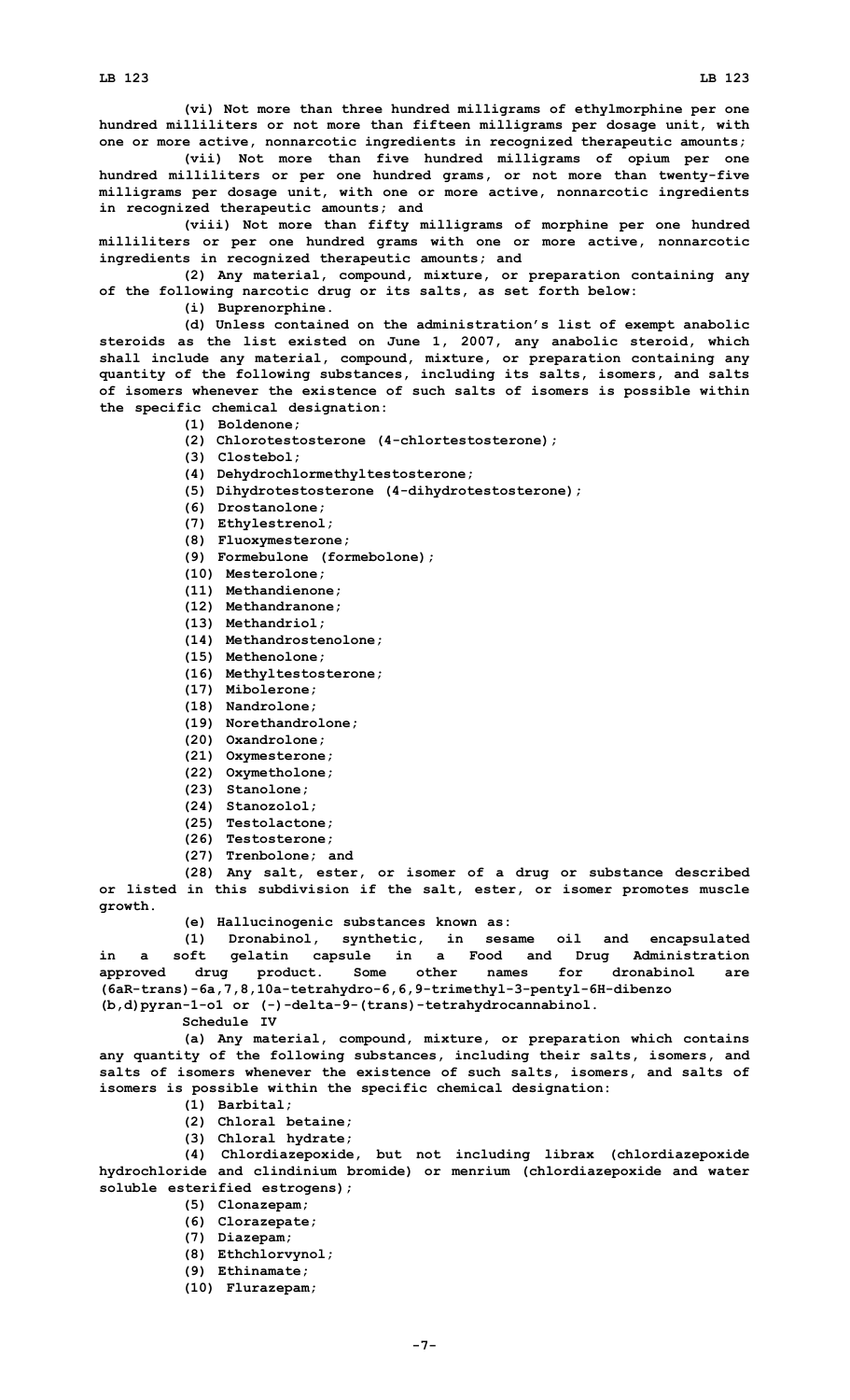- **(11) Mebutamate;**
- **(12) Meprobamate;**
- **(13) Methohexital;**
- **(14) Methylphenobarbital;**
- **(15) Oxazepam;**
- **(16) Paraldehyde;**
- **(17) Petrichloral;**
- **(18) Phenobarbital;**
- **(19) Prazepam;**
- **(20) Alprazolam;**
- **(21) Bromazepam;**
- **(22) Camazepam;**
- **(23) Clobazam;**
- **(24) Clotiazepam;**
- **(25) Cloxazolam;**
- **(26) Delorazepam;**
- **(27) Estazolam;**
- **(28) Ethyl loflazepate;**
- **(29) Fludiazepam;**
- **(30) Flunitrazepam;**
- **(31) Halazepam;**
- **(32) Haloxazolam;**
- **(33) Ketazolam;**
- **(34) Loprazolam;**
- **(35) Lorazepam;**
- **(36) Lormetazepam;**
- **(37) Medazepam;**
- **(38) Nimetazepam;**
- **(39) Nitrazepam;**
- **(40) Nordiazepam;**
- **(41) Oxazolam;**
- **(42) Pinazepam;**
- **(43) Temazepam;**
- **(44) Tetrazepam;**
- **(45) Triazolam;**
- **(46) Midazolam;**
- **(47) Quazepam;**
- **(48) Zolpidem;**
- **(49) Dichloralphenazone; and**
- **(50) Zaleplon.**

**(b) Any material, compound, mixture, or preparation which contains any quantity of the following substance, including its salts, isomers, whether optical, position, or geometric, and salts of such isomers, whenever the existence of such salts, isomers, and salts of isomers is possible: Fenfluramine.**

**(c) Unless specifically excepted or unless listed in another schedule, any material, compound, mixture, or preparation which contains any quantity of the following substances having <sup>a</sup> stimulant effect on the central nervous system, including their salts, isomers, whether optical, position, or geometric, and salts of such isomers whenever the existence of such salts, isomers, and salts of isomers is possible within the specific chemical designation:**

- **(1) Diethylpropion;**
- **(2) Phentermine;**
- **(3) Pemoline, including organometallic complexes and chelates**

**thereof;**

- **(4) Mazindol;**
- **(5) Pipradrol;**
- **(6) SPA, ((-)-1-dimethylamino- 1,2-diphenylethane);**
- **(7) Cathine. Another name for cathine is ((+)-norpseudoephedrine);**
- **(8) Fencamfamin;**
- **(9) Fenproporex;**
- **(10) Mefenorex;**
- **(11) Modafinil; and**
- **(12) Sibutramine.**

**(d) Unless specifically excepted or unless listed in another schedule, any material, compound, mixture, or preparation which contains any quantity of the following narcotic drugs, or their salts or isomers calculated as the free anhydrous base or alkaloid, in limited quantities as set forth below:**

- **(1) Propoxyphene in manufactured dosage forms; and**
- **(2) Not more than one milligram of difenoxin and not less than**